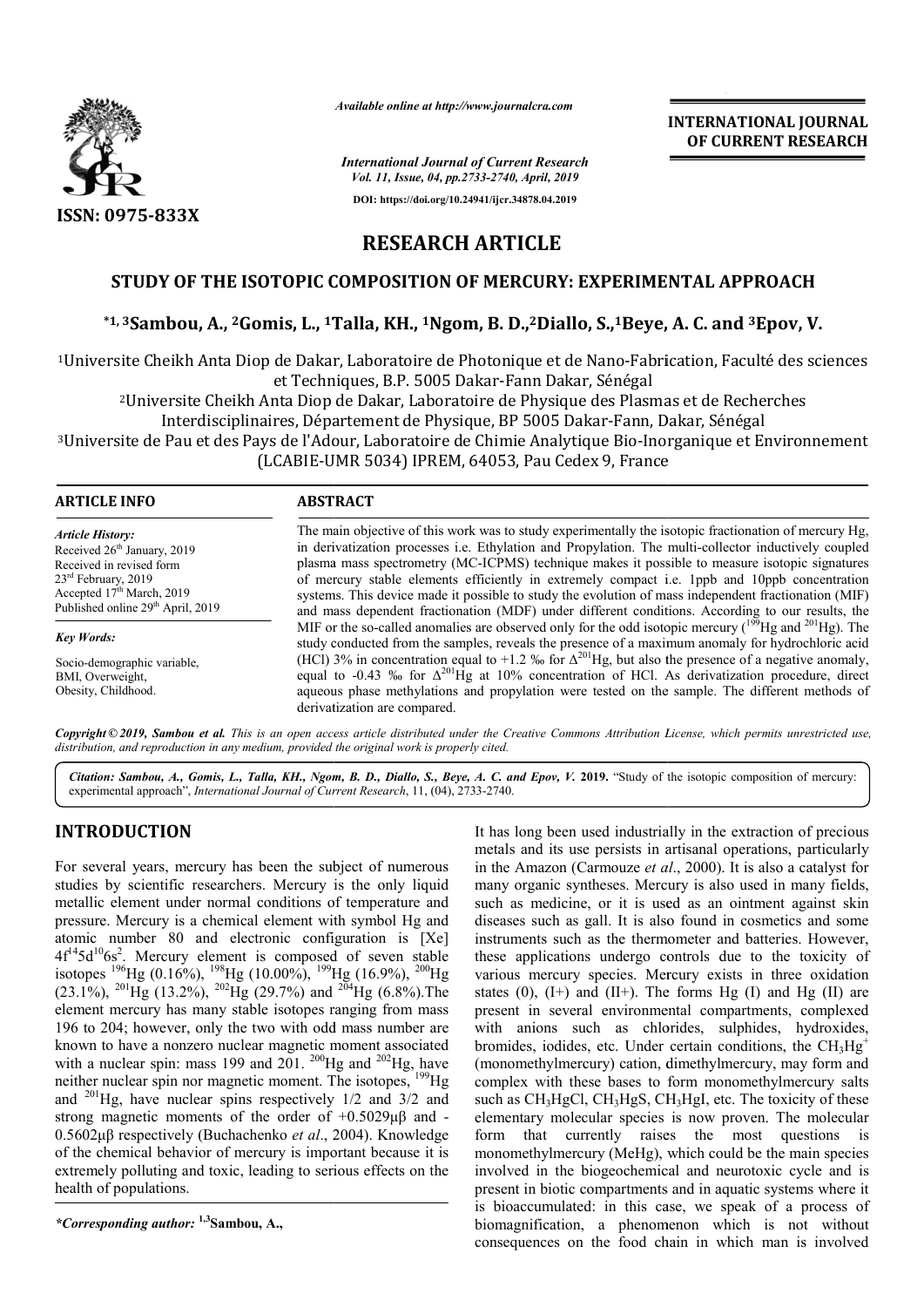(Bergquist, 2007). The main source of mercury is undoubtedly linked to human activities such as industrial activities, mining, the combustion of fossil fuels such as coal combustion, releasing a large quantity of inorganic Hg into the atmosphere, or as a gag- $Hg(0)$ , either in the form of highly reactive species of  $(Hg^{2+}, X)$  type, naturally transforming into methylmercury (MeHg). For confirmation, pathology was clearly diagnosed in 1956 in the Japanese village of Minamata, later called "Minamata Disease". It results from a massive methylmercury poisoning, caused by the consumption of fish and seafood. These products caught in the bay were found to be contaminated by mercury releases from a nearby plant using this compound for the production of acetaldehyde (Fain and Ferrari, 2003). Bergquist *et al*, have also shown that populations with high per capita fish consumption are the most at risk, but this risk also applies to areas where environmental pollution has increased significantly in recent decades. However, the risks of ingestion of the MeHg form also exist even though per capita fish consumption and average levels of mercury in fish are relatively low. A follow-up of mercury speciation is therefore necessary, particularly with the help of experimental studies on the electronic and nuclear properties of the various mercury isotopes. In our study, the choice of isotopic fractionation was made.

By definition, isotopic fractionation is the phenomenon that characterizes the isotopic composition of a chemical element as it moves from one physical state, or one chemical composition, to another. In our work, we will mainly study the evolution of isotopic fractionation of mercury in a biogeochemical cycle in the aquatic environment. As isotopic fractionation can also be defined as the phenomenon quantifying the variations of the abundances of each isotope within a specific sample, to a given physicochemical or biological process, this will allow us to better understand and understand the natural process of mercury evolution in nature: for example, studies in lakes Michigan, Mame aiguillat and Dolt and studies at IPREM laboratories reveal the presence of high levels of mercury (Hg) in fish and its risk of exposure to the human population (Bergquist, 2007). Two types of isotopic fractionations are: (i) mass independent fractionation (MIF) and (ii) mass dependent fractionation (MDF).The study of MIF today touches fields of application such as cosmo-chemistry, paleoclimatology, physical chemistry, atmospheric chemistry and bio-geochemistry concerning all types of atoms (Bergquist, 2007).

In particular, the MIF is now well known for the element 'heavy' mercury and in particular on the two odd isotopes <sup>199</sup>Hg and  $^{201}$ Hg involved in radical or photochemical reactions on the surface of the water, where we observe photo-reduction of Hg (II) and photodemethylation of monomethylmercury. Although these isotopic abnormalities,  $\Delta^{199}$ Hg and  $\Delta^{201}$ Hg, are now commonly accepted, it was not until 2007 that the MIF hypothesis (Bergquist and Blum, 2007), (Biswas *et al.,* 2000), and (Bridget *et al*., 2009). Concerning the mass dependent fractionation (MDF), the experimental measurements and the theoretical predictions are not yet able to exploit this property, in particular because of notions still not understood concerning the behavior of the nuclear spin of the isotope considered. To determine the composition of a sample, researchers have different spectroscopic methods to access the composition and structure of the material. In the case of the study of mercury isotopes, several mass spectrometry techniques have been used: Inductively Coupled Plasma Source Mass Spectrometry (ICPMS), Thermo-Ionization Mass Spectrometry (TIMS) and Spectrometry of Secondary Ionization Mass (SIMS). These three techniques constitute a set of analysis techniques that can detect, but also finely identify, either the elements or the molecules (Sabine *et al.,* 2000). Concerning the study of elements that are difficult to ionize, Walder and Furuta (Halliday and Lee, 1995) demonstrated that the ICP-MS technique is the only one that is sufficiently fast and accurate for isotopic analyzes of environmental samples. The most commonly used technique for the study of mercury fractionation is multi-collector inductively coupled plasmasource mass spectrometry, the MC-ICP-MS (Multi Collector) technique. Lee and Hall-Ideal have argued that the MC-ICP-MS has the best accuracy in measuring isotopes. For example they have determined with this device an accuracy of 0.006% of 182W/183W (Sabine *et al*., 2000). According to (Albaréde *et al*., 2004), the MC-ICPMS was born about ten years ago. The capabilities of this technique have been demonstrated in studies of many metals, such as iron, zinc, copper or cadmium. This technique is today the most efficient and it allows the analysis of very low levels of concentration: the limit of detection is currently 0.18pg/g (Fain and Ferrari, 2003). MC-ICPMS has the advantage of much simpler sample preparation and shorter measurement time (Sergei *et al*., 2006). Nevertheless, it is a heavy and very expensive method of use. The accuracy that we are now entitled to achieve using this technique is of the order of 0.002% (Foucher and Hintelmann, 2006). Lauretta *et al*, were the first researchers to use the MC-ICPMS technique to study mercury isotopes in environmental matrice (Run-Sheng *et al*., 2010). These technical advances made it possible to analyze the seven stable isotopes of mercury Hg in low concentration samples. As part of our study, the experimental technique used for the analysis of mercury samples is "Nu instruments", "Nu Plasma HR" model, coupled to multi-collector Plasma Inductive Plasma Mass Spectrometry (MC-ICPMS). Cold Steam Generator (CVG) and Desolvation Nebulizer System (DSN-100).



**Figure 1. Nu Plasma HR MC-ICPMS (LCABIE)**

#### **MATERIAL AND METHODS**

**Synthesis of materials:** Preparation of raw materials is an important step in the experimental stud. Obtaining a good quality samples four steps are necessary. Details of the experimental work are available in table 1. However, the results of this study with the MC-ICPMS method are presented in Table 2 below.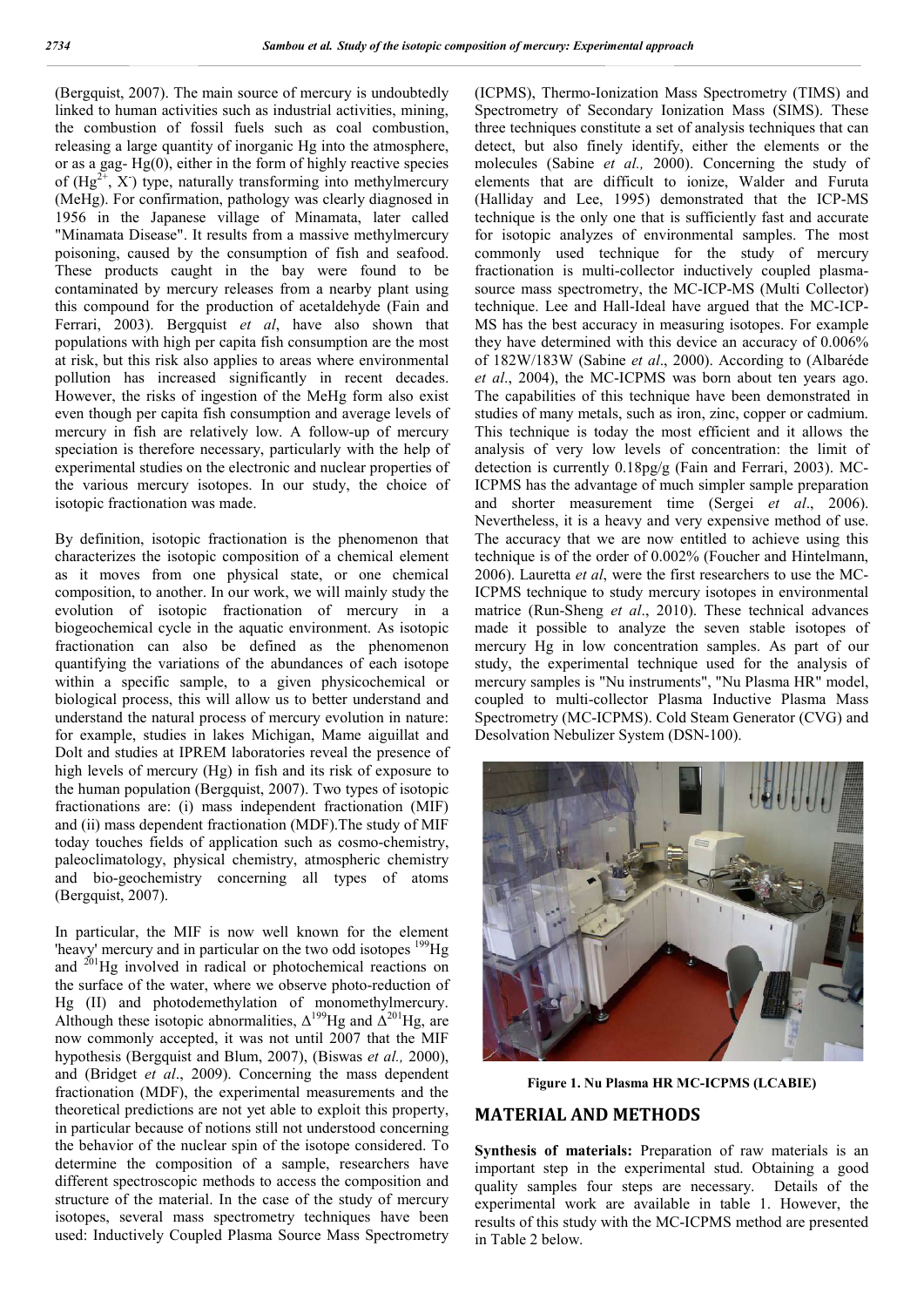| STEP ONE: Calibration<br>solution | 1 ppm Hg: Take a volume of 2 ml of the standard solution of mercury $(Hg^{2+})$ of 5 ppm concentration that is introduced into a<br>bottle. Add 8 ml of Milli-Q water (18 $\Omega$ M) to the vial to obtain the desired 10 ml volume and homogenize the solution. |
|-----------------------------------|-------------------------------------------------------------------------------------------------------------------------------------------------------------------------------------------------------------------------------------------------------------------|
|                                   | 0.1ppm Hg: Take a volume of 0.2 ml of the standard solution of mercury $(Hg^{2+})$ of concentration 5 ppm that is introduced                                                                                                                                      |
|                                   | into a bottle. Add 9.8 ml of Milli-O water (18 $\Omega$ M) to the vial to obtain the 10 ml volume and homogenize the solution.                                                                                                                                    |
| STEP TWO:                         | 1ppb $0.01\%$ HCl: Take $0.05$ ml (50µl) of the solution at 0.1ppm mercury Hg and place in a bottle. Add a volume of                                                                                                                                              |
| Sample preparation                | 0.001315 (1.315µ) of the HCl solution. Add 4.95ml of Milli-Q water (18 $\Omega$ M) (necessary to reach a final volume of 5ml).                                                                                                                                    |
|                                   | Close the bottle and shake the solution well.                                                                                                                                                                                                                     |
|                                   | 10ppb 0.01%HCl: Take 0.05 ml (50µl) of the solution of 1 ppm mercury Hg and place in a bottle. Add a volume of                                                                                                                                                    |
|                                   | 0.001315ml (1.315ul) of the HCl solution. Add 4.95ml of Milli-O water (18 $\Omega$ M) (necessary to reach a final volume of                                                                                                                                       |
|                                   | 5ml). Close the bottle and shake the solution well.                                                                                                                                                                                                               |

|  | Table 1. Summary of the preparations of the different experimental solutions |  |  |
|--|------------------------------------------------------------------------------|--|--|
|  |                                                                              |  |  |

| $C.1$ ppb/ $10$ ppb | Ligand                            | VL. Ligand | [Ligand]%    | VL.1ppm/10ppb | VL.0.1ppm/1ppb | <b>VL.MO(18MO)</b> |
|---------------------|-----------------------------------|------------|--------------|---------------|----------------|--------------------|
| 1ppb                | HCl                               | 0.001315   | 0.1          |               | 0.05           | 4.95               |
| 1ppb                | HC1                               | 0.003947   | 0.03         |               | 0.05           | 4.95               |
| 1ppb                | HC1                               | 0.013      | 0.1          |               | 0.05           | 4.93               |
| 1ppb                | HC1                               | 0.0394     | 0.3          |               | 0.05           | 4.91               |
| 1ppb                | HC <sub>1</sub>                   | 0.13       | 1            |               | 0.05           | 4.82               |
| 1ppb                | HC <sub>1</sub>                   | 0.394      | 3            |               | 0.05           | 4.55               |
| 1ppb                | HC1                               | 1.3157     | 10           |               | 0.05           | 3.6343             |
| $10$ ppb            | HC1                               | 0.001315   | 0.01         | 0.05          |                | 4.95               |
| 10ppb               | HC1                               | 0.001315   | 0.03         | 0.05          |                | 4.95               |
| 10ppb               | HC <sub>1</sub>                   | 0.013      | 0.1          | 0.05          |                | 4.93               |
| $10$ ppb            | <b>HCl</b>                        | 0.0339     | 0.3          | 0.05          |                | 4.91               |
| $10$ ppb            | HC1                               | 0.13       | $\mathbf{1}$ | 0.05          |                | 4.83               |
| 10ppb               | HC1                               | 0.394      | 3            | 0.05          |                | 4.55               |
| $10$ ppb            | HC <sub>1</sub>                   | 1.3157     | 10           | 0.05          |                | 3.6343             |
| 1ppb                | HNO <sub>3</sub>                  | 0.00714    | 0.1          |               | 0.05           | 4.236              |
| 1ppb                | HNO <sub>3</sub>                  | 0.071      | $\mathbf{1}$ |               | 0.05           | 4.879              |
| 1ppb                | HNO <sub>3</sub>                  | 0.714      | 10           |               | 0.05           | 4.9426             |
| $10$ ppb            | HNO <sub>3</sub>                  | 0.00714    | 0.1          | 0.05          |                | 4.236              |
| $10$ ppb            | HNO <sub>3</sub>                  | 0.071      | $\mathbf{1}$ | 0.05          |                | 4.879              |
| $10$ ppb            | HNO <sub>3</sub>                  | 0.714      | 10           | 0.05          |                | 4.9426             |
| 1ppb                | $H_2SO_4$                         | 0.005      | 0.1          |               | 0.05           | 4.45               |
| 1 <sub>ppb</sub>    | H <sub>2</sub> SO <sub>4</sub>    | 0.05       | $\mathbf{1}$ |               | 0.05           | 4.9                |
| 1ppb                | $H_2SO_4$                         | 0.5        | 10           |               | 0.05           | 4.945              |
| 10ppb               | H <sub>2</sub> SO <sub>4</sub>    | 0.005      | 0.1          | 0.05          |                | 4.45               |
| $10$ ppb            | H <sub>2</sub> SO <sub>4</sub>    | 0.05       | $\mathbf{1}$ | 0.05          |                | 4.9                |
| $10$ ppb            | H <sub>2</sub> SO <sub>4</sub>    | 0.5        | 10           | 0.05          |                | 4.945              |
| 1ppb                | CH <sub>3</sub> CO <sub>2</sub> H | 0.005      | 0.1          |               | 0.05           | 4.45               |
| 1ppb                | CH <sub>3</sub> CO <sub>2</sub> H | 0.05       | $\mathbf{1}$ |               | 0.05           | 4.9                |
| 1ppb                | CH <sub>3</sub> CO <sub>2</sub> H | 0.5        | 10           |               | 0.05           | 4.945              |
| $10$ ppb            | $CH_3CO2H$                        | 0.005      | 0.1          | 0.05          |                | 4.45               |
| $10$ ppb            | $CH_3CO_2H$                       | 0.05       | $\mathbf{1}$ | 0.05          |                | 4.9                |
| $10$ ppb            | CH <sub>3</sub> CO <sub>2</sub> H | 0.5        | 10           | 0.05          |                | 4.945              |
| 1ppb                | NH <sub>4</sub> OH                | 0.005      | 0.1          |               | 0.05           | 4.45               |
| 1ppb                | NH <sub>4</sub> OH                | 0.05       | $\mathbf{1}$ |               | 0.05           | 4.9                |
| 1ppb                | NH <sub>4</sub> OH                | 0.5        | 10           |               | 0.05           | 4.945              |
| $10$ ppb            | NH <sub>4</sub> OH                | 0.005      | 0.1          | 0.05          |                | 4.45               |
| 10ppb               | NH <sub>4</sub> OH                | 0.05       | $\mathbf{1}$ | 0.05          |                | 4.9                |
| 10ppb               | NH <sub>4</sub> OH                | 0.5        | 10           | 0.05          |                | 4.945              |

The study of isotopic fractionation during the alkylation reactions for the different solutions described above requires a derivatization protocol. For this, a derivatization of the chemical forms is carried out beforehand, in order to obtain only alkylated forms of mercury, more stable at high temperature and more volatile. This derivatization is generally carried out by ethylation and / or propylation of the compounds, that is to say that the anionic radicals which have substituents (Cl, OH ...) are replaced by ethyl or propyl groups derived from tetraethylborate sodium NaBEt4 or sodium tetrapropylborate NaBPr<sub>4</sub>.

**STEP THREE: Derivatization: Derivatization must result in** volatile and thermally stable compounds,which must be unique and unambiguously related to the species in the environmental matrix. In this work different derivatization techniques have been compared.

**Ethylation:** The sodium tetraethylborate NaBEt<sub>4</sub>, first used by Rapsomaniki et al in 1986 by the derivatization of organo-lead

species was proposed in 1989 by Bloom as a derivative of MeHg. It has since been preferred to tetraalkylborate and has been widely applied successfully on aqueous samples (Carlier-Pinasseau and al., 1997).

**Propylation:** The sodium tetrapropylborate NaBPr<sub>4</sub>, recently synthesized for the purpose of the derivatization of mercury, proves more effective than sodium tetraethylborate NaBEt<sub>4</sub> from the point of view of the derivatization yield. It is estimated that the detection limits are generally less than 1 pg / l, for both mercury and methylmercury (MeHg), when using NaBPr4 (Bravo-Sanchez and al., 2004). A summary of the two derivatization procedures described is given below.

**STEP FOUR: Preparation of samples before analysis:** The samples are placed in polystyrene tubes, avoiding losses as much as possible, in which 100  $\mu$ l and 50  $\mu$ l of BrCl<sub>3</sub>solution are added to each tube of the organic phase and the aqueous phase, respectively for to oxidize all the mercury, the solution is then stirred manually.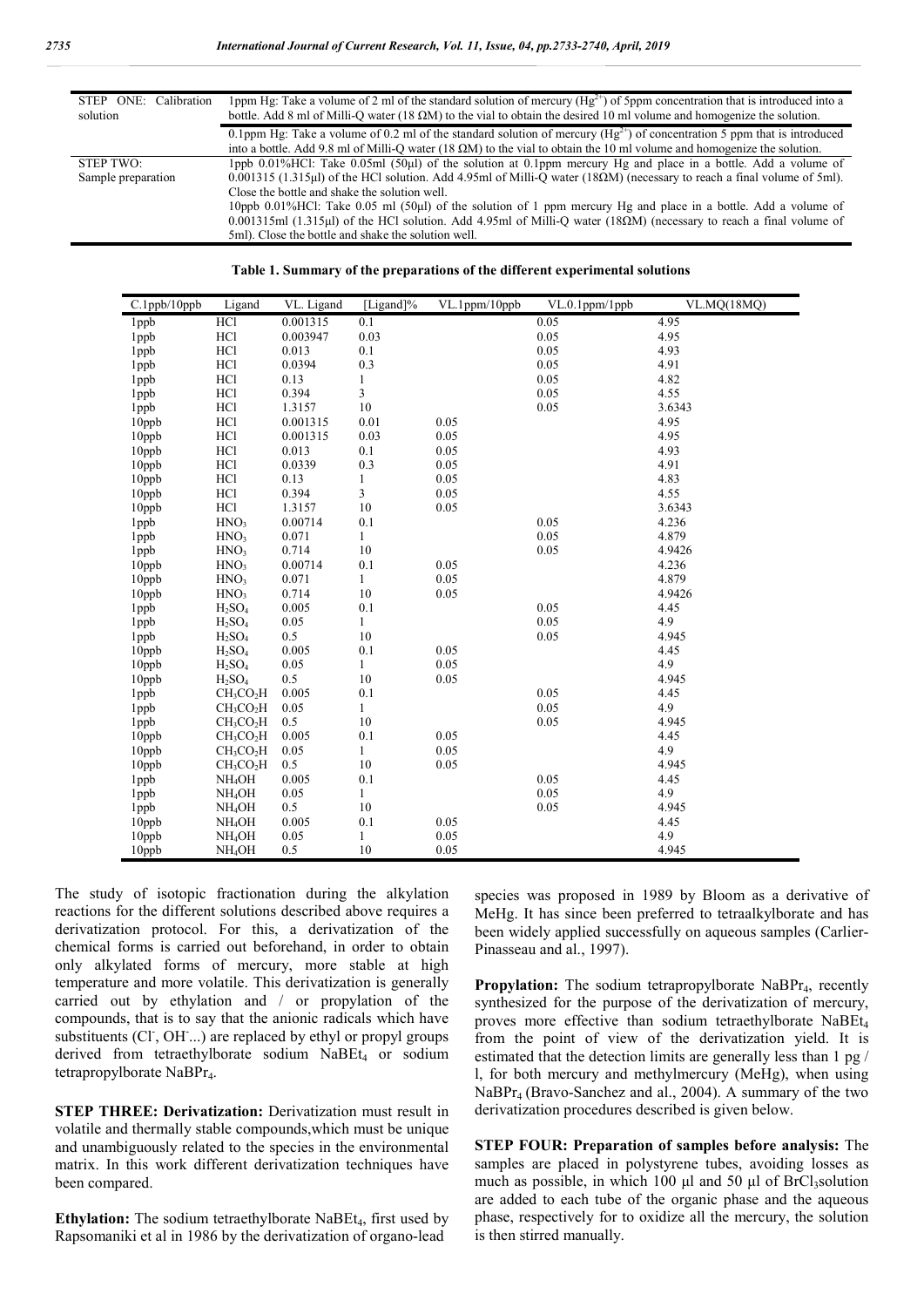| Derivatization | Samples(10ppb&1ppb) | Operating mode                                                                                                                                                                                                                                                                                                                                                                                                                                                                                                                                                                                                                                                                  |
|----------------|---------------------|---------------------------------------------------------------------------------------------------------------------------------------------------------------------------------------------------------------------------------------------------------------------------------------------------------------------------------------------------------------------------------------------------------------------------------------------------------------------------------------------------------------------------------------------------------------------------------------------------------------------------------------------------------------------------------|
|                | $10$ pp $b$         | All bottles each contain 2.5 ml in solution. A volume of $1000 \mu l$ of iso-actane<br>(IOA) and then 250 µl of sodium tetraethyl borate NaBEt <sub>4</sub> at 2% are rapidly added<br>to each vial. The bottles are immediately capped and rigorously shaken by hand for<br>5 minutes. The organic and aqueous phases are then separated and the organic<br>phase is then recovered in small 2 ml borosilicate glass flasks. The organic extract<br>obtained is left to stand, corks open for about 48 hours. After evaporation, 5 ml of<br>the matrix $(10\% \text{ HNO}_3, 2\% \text{ HCl})$ are added.                                                                      |
| Ethylation     | 1 <sub>ppb</sub>    | All bottles each contain 5ml in solution. A volume of 1000 µl of isooctane (IOA)<br>and then 400 µl of sodium tetraethyl borate NaBEt <sub>4</sub> at $2\%$ are rapidly added to each<br>vial. The bottles are immediately capped and rigorously shaken by hand for 5<br>minutes. The organic and aqueous phases are then separated and the organic phase<br>is then recovered in small 2 ml borosilicate glass flasks. The organic extract<br>obtained is left to stand, corks open for about 48 hours. After evaporation, 5 ml of<br>the matrix $(10\% \text{ HNO}_3, 2\% \text{ HCl})$ are added.<br>$Hg^{2+}$ +2NaBEt <sub>4</sub> Et <sub>2</sub> Hg+2Na+2BEt <sub>3</sub> |
| Propylation    | $10$ ppb            | All bottles each contain 2.5 ml in solution. A volume of 100 $\mu$ l of isooctane (IOA)<br>and then 250 $\mu$ l of 2% NaBPr <sub>4</sub> sodium tetrapropylborate are rapidly added to each<br>bottle. The bottles are immediately closed and rigorously shaken by hand for 5<br>minutes. The organic and aqueous phases are then separated and the organic phase<br>is then recovered in small 2 ml borosilicate glass flasks. The organic extract<br>obtained is left to stand, corks open for about 48 hours. After evaporation, 5 ml of<br>the matrix (10% HNO3, 2% HCl) are added.<br>$Hg^{2+} + 2NaBPr_4Pr_2Hg + 2Na^+ + 2BPr_3$                                          |

After one hour, 50 μl and 25 μl of the hydroxylamine solution (30%) are added respectively into the organic and aqueous phase. This solution plays the role of a pre-reducer to neutralize the excess of BrCl, visible by the disappearance of the yellow color.

### **RESULTS AND DISCUSSIONS**

**Calculation** of the value of  $\delta^{xx}Hg$  (‰): The delta notation "δ" is used to denote the mass dependent fractionation (MDF). The so-called "standard technical bracketing" method is now commonly used to calculate the  $\delta$  (‰) fractionation for each isotopic ratio, using the mass of the 198Hg isotope as the reference mass (Blum and Bergquist, 2007). We thus find the evaluation equation of MDF.

$$
\delta^{xxx/198}Hg = \left[\left(\left(\sqrt{100}Hg\right)/198}Hg\right)_{\text{sample}}/\left(\sqrt{100}Hg\right)/198}Hg\right)_{\text{NST} - SRM} - 3133\right) - 1\right] \times 1000
$$

Where xxx represents the mass of mercury isotopes other than element 198. To apply this method, the standard NIST SRM 3133 sample (Mercury standard solution) or UM-Almadèn and the sample should be of the same mercury concentration and placed in the same acid matrix. This will bring the mercury behavior in the standard closer to that of the mercury in the sample, in order to appreciate the accuracy of the analysis.

**Calculation of the value of ΔxxxHg (‰):** The mass independent fractionation (MIF) represented by the notation "Δ", also called anomaly, is calculated by the difference between the isotopic ratios  $\delta^{xxx/198}$  measured and calculated theoretically, assuming that it is due solely to a dependent fractionation mass of Hg isotopes (Blum and Bergquist, 2007).Thus equation (2) gives the analytical expression for evaluating the anomaly due to a mass-independent fractionation.

$$
\Delta^{xxx} Hg = \delta^{xxx} Hg - \delta^{202} Hg \times^{xxx} \beta
$$
\n(2)

Where xxx is the mass of Hg isotopes between 199 and 204 amu and β is the fractionation factor depending on the mass of Hg isotopes and is given by equation (3).

$$
\beta = \frac{\frac{1}{197.966752} - \frac{1}{mx}}{197.966752} - \frac{1}{mx}
$$
\n(3)

In this equation mx and mz represent the masses of the isotopes x and z respectively. The value of β depends on each isotope. The equations below are used to calculate the value of the mass-independent fractionation (MIF) for the different mercury isotopes. In this case, the ratio  $^{202}$ Hg/<sup>198</sup>Hg (i.e.  $\delta^{202}$ Hg) is used to determine the following theoretical values:  $\Delta^{199}$ ,  $\Delta^{200}$ ,  $\Delta^{201}$  and  $\Delta^{202}$ ; by applying the kinetic law of mass dependent fractionation (MDF), established by Bigeleine in 1949 and reconsidered, as follows, by Young et al, in 2002 (Sonke, 2011).

$$
\Delta^{199}Hg = 1000 \times \left( \left\{ \ln \left[ \left( \delta^{199}Hg / 1000 \right) + 1 \right] \right\} - 0.2520 \times \left\{ \ln \left[ \left( \delta^{202}Hg / 1000 \right) + 1 \right] \right\} \right)_{(4)}
$$
  

$$
\Delta^{200}Hg = 1000 \times \left( \left\{ \ln \left[ \left( \delta^{200}Hg / 1000 \right) + 1 \right] \right\} - 0.5024 \times \left\{ \ln \left[ \left( \delta^{202}Hg / 1000 \right) + 1 \right] \right\} \right)_{(5)}
$$
  

$$
\Delta^{201}Hg = 1000 \times \left( \left\{ \ln \left[ \left( \delta^{201}Hg / 1000 \right) + 1 \right] \right\} - 0.7520 \times \left\{ \ln \left[ \left( \delta^{202}Hg / 1000 \right) + 1 \right] \right\} \right)_{(6)}
$$
  

$$
\Delta^{204}Hg = 1000 \times \left( \left\{ \ln \left[ \left( \delta^{204}Hg / 1000 \right) + 1 \right] \right\} - 1.493 \times \left\{ \ln \left[ \left( \delta^{202}Hg / 1000 \right) + 1 \right] \right\} \right)_{(7)}
$$

For values of  $\delta^{xxx}Hg(\%_0)$  much lower than 10‰, the values of  $\Delta^{xxx}$ Hg(‰) can be approximated by the following equations (Blum and Bergquist, 2007).

$$
\Delta^{199} Hg = \delta^{199} Hg - (\delta^{202} Hg \times 0.2520)_{(4')}
$$
  

$$
\Delta^{200} Hg = \delta^{200} Hg - (\delta^{202} Hg \times 0.5024)_{(5')}
$$
  

$$
\Delta^{201} Hg = \delta^{201} Hg - (\delta^{202} Hg \times 0.7520)_{(6')}
$$
  

$$
\Delta^{204} Hg = \delta^{204} Hg - (\delta^{202} Hg \times 1.493)_{(7')}
$$

In Table 2 below is listed the isotopic composition of Hg (‰) found in our study.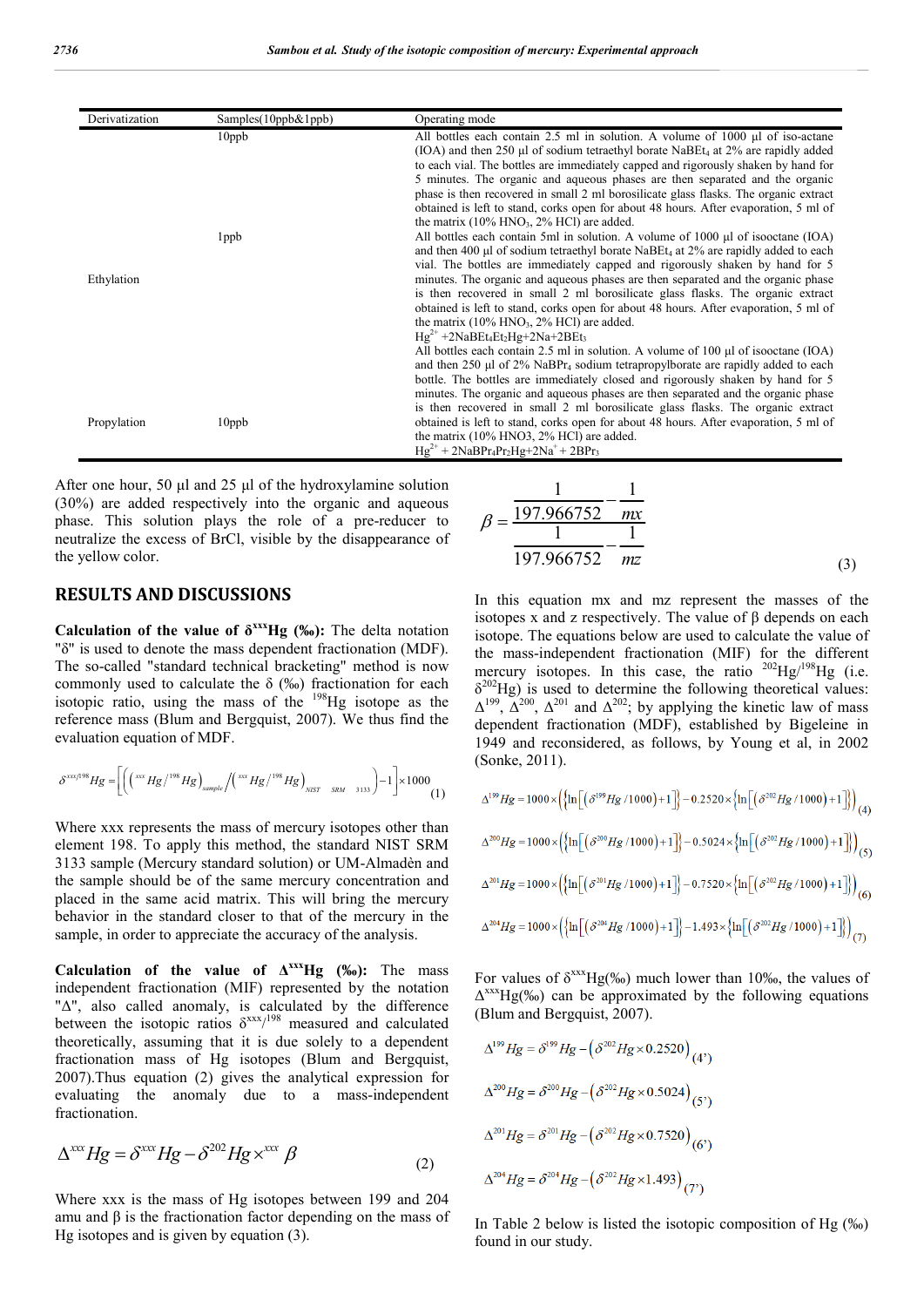| $[C.]$ ppb   | Ligand                                      | [Lig.]%      | $\delta^{204}$ Hg | $\delta^{202}$ Hg | $\delta^{201}$ Hg | $\delta^{200}$ Hg | $\delta^{199}$ Hg | $\Delta^{201}$ Hg | $\Delta^{199}$ Hg | $\Delta^{200}$ Hg |
|--------------|---------------------------------------------|--------------|-------------------|-------------------|-------------------|-------------------|-------------------|-------------------|-------------------|-------------------|
| $\mathbf{1}$ | $HC11-8E(a)$                                | 0.3          | 2.49              | 0.95              | 2.9               | 0.32              | 2.47              | 2.19              | 2.22              | $-0.16$           |
| 1            | $HC11-10E(a)$                               | 10           | $-1.05$           | $-0.82$           | $-0.45$           | $-0.49$           | $-0.07$           | 0.17              | 0.14              | $-0.08$           |
| $\mathbf{1}$ | $HC11-11E(a)$                               | 3            | 0.98              | 0.48              | 4.16              | 0.1               | 4.71              | 3.8               | 4.58              | $-0.14$           |
| $\mathbf{1}$ | $HC11-13E(a)$                               | 1            | 0.38              | 0.22              | 1.07              | $-0.25$           | 2.33              | 0.91              | 2.27              | $-0.36$           |
| 10           | $HC110-3E(a)$                               | 0.1          | $-1.38$           | $-0.61$           | $-0.53$           | $-0.41$           | $-0.25$           | $-0.07$           | $-0.09$           | $-0.10$           |
| 10           | HCl $10-13E(a)$                             | 0.3          | $-0.33$           | $-0.29$           | 0.07              | $-0.24$           | 0.37              | 0.29              | 0.44              | $-0.10$           |
| 10           | $HC110-1P(a)$                               | 0.01         | $-1.79$           | $-0.82$           | $-1.08$           | $-0.54$           | 8.64              | $-0.47$           | 8.85              | $-0.13$           |
| 10           | $HC1 10-3P(a)$                              | 0.03         | $-0.39$           | $-0.51$           | $-0.4$            | $-0.19$           | 1.3               | $-0.01$           | 1.43              | 0.06              |
| 10           | $HC110-5P(a)$                               | 0.1          | $-0.87$           | 0.06              | 0.07              | 0.03              | 0.2               | 0.02              | 0.19              | 0.00              |
| 10           | $HC110-7P(a)$                               | 0.3          | 0.41              | 0.12              | 0.12              | 0.09              | 0.21              | 0.03              | 0.18              | 0.03              |
| 10           | HCl $10-9P(a)$                              | $\mathbf{1}$ | 0.45              | 0.27              | 1.36              | 0.04              | 1.56              | 1.16              | 1.49              | $-0.09$           |
| 10           | $HC110-11P(a)$                              | 3            | 0.73              | 0.67              | 1.68              | 0.42              | 1.53              | 1.18              | 1.36              | 0.09              |
| 10           | HCl $10-13P(a)$                             | 10           | 0.37              | 0.25              | $-0.24$           | 0.05              | $-0.07$           | $-0.43$           | $-0.13$           | $-0.08$           |
| $\mathbf{1}$ | $HNO3 1-5E(a)$                              | 10           | $-25.55$          | $-23.82$          | $-17.1$           | 10.95             | 1004.05           | 0.85              | 1010.1            | 22.9              |
| 10           | $HNO3 10-3E(a)$                             | 1            | $-2.29$           | $-2.25$           | $-1.03$           | 1.63              | 98.36             | 0.67              | 98.93             | 2.76              |
| 10           | $HNO3 10-5E(a)$                             | 10           | 0.04              | $-0.03$           | 0.56              | 0.15              | $-0.47$           | 0.58              | $-0.47$           | 0.16              |
| $\mathbf{1}$ | $H2SO41-IE(a)$                              | 0.1          | $-29.76$          | $-27.28$          | $-19.25$          | 12.05             | 1136.08           | 1.33              | 1143.01           | 25.75             |
| 10           | $H_2SO_4$ 10-1 $E(a)$                       | 0.1          | 0.06              | $-0.02$           | 0.2               | $-0.02$           | 0.58              | 0.21              | 0.59              | $-0.01$           |
| 10           | $H_2SO_4$ 10-3E(a)                          | $\mathbf{1}$ | $-0.01$           | 0.01              | 0.09              | 0.06              | 0.03              | 0.08              | 0.02              | 0.05              |
| 10           | $H_2SO_4$ 10-5E(a)                          | 10           | $-0.05$           | 0.18              | $-0.07$           | $-0.05$           | 0.13              | $-0.2$            | 0.08              | $-0.15$           |
| 10           | $H_2SO_4$ 10-7P(a)                          | 0.1          | $-0.14$           | 0.31              | 0.03              | 0.13              | 0.05              | $-0.2$            | $-0.03$           | $-0.02$           |
| 10           | $H_2SO_4$ 10-9P(a)                          | $\mathbf{1}$ | 0.73              | 0.35              | 0.34              | 0.28              | 1.01              | 0.08              | 0.92              | 0.1               |
| 10           | $H_2SO_4$ 10-11P(a)                         | 10           | $-0.37$           | $-0.03$           | 0.09              | 0.14              | 0.12              | 0.11              | 0.13              | 0.15              |
| 10           | $CH_3CO2H$ 10-5P(a)                         | 10           | $-0.57$           | $-0.73$           | $-048$            | $-0.4$            | $-0.7$            | 0.07              | $-0.51$           | $-0.03$           |
| 10           | $CH3CO2H$ 10-9E(a)                          | $\mathbf{1}$ | $-1.81$           | $-0.62$           | 0.00              | $-0.12$           | $-0.5$            | 0.47              | $-0.34$           | 0.19              |
| 10           | NH <sub>4</sub> OH 10-1E (a)                | 0.1          | 0.11              | 0.2               | 0.1               | 0.11              | 0.39              | $-0.05$           | 0.34              | 0.01              |
| 10           | NH <sub>4</sub> OH 10-7P (a)                | 0.1          | 0.52              | 0.29              | 0.21              | 0.15              | $-0.1$            | $-0.01$           | $-0.17$           | 0.00              |
| 10           | $NH4OH$ 10-9P (a)                           | $\mathbf{1}$ | 1.46              | 0.86              | 0.91              | 0.59              | 0.27              | 0.27              | 0.02              | 0.16              |
| 10           | NH <sub>4</sub> OH 10-11P (a)               | 10           | 0.73              | 0.67              | 0.4               | 0.34              | 0.64              | $-0.1$            | 0.47              | 0.01              |
| $\mathbf{1}$ | $HC11-7E(o)$                                | 0.3          | $-1.03$           | $-0.29$           | $-0.22$           | $-0.16$           | 1.48              | 0.00              | 1.56              | 0.01              |
| 10           | $HC110-12E(o)$                              | 0.01         | 0.1               | 0.08              | 0.09              | 0.00              | $-1.3$            | 0.03              | $-1.32$           | $-0.04$           |
| 10           | HCl $10-14P(o)$                             | 10           | $-91.11$          | $-84.13$          | $-60.91$          | 37.57             | 3461.13           | 2.53              | 3482.5            | 79.8              |
| 10           | $HNO3 10-4 E(o)$                            | $\mathbf{1}$ | $-2.19$           | $-1.82$           | $-1.12$           | 1.19              | 86.13             | 0.25              | 86.59             | 2.1               |
| 10           | $HNO3 10-6 E(o)$                            | 10           | 0.56              | 0.33              | $-0.38$           | 0.01              | $-0.68$           | $-0.63$           | $-0.76$           | $-0.16$           |
| 10           | $HNO3 10-10 P(o)$                           | 1            | $-25.7$           | $-23.74$          | $-16.5$           | 10.87             | 994.43            | 1.4               | 1000.46           | 22.79             |
| 10           | $H_2SO_4$ 10-4 $E(o)$                       | $\mathbf{1}$ | 0.19              | $-0.23$           | $-0.33$           | 0.54              | $-0.01$           | $-0.16$           | 0.05              | $-0.42$           |
| 10           | $H_2SO_4$ 10-6E(o)                          | 10           | 0.33              | $-0.18$           | $-0.24$           | 0.01              | 0.33              | $-0.1$            | 0.38              | 0.1               |
| 10           | $CH_3CO2H$ 10-8E(o)                         | 0.1          | 0.21              | 0.14              | 0.17              | 0.23              | 0.26              | 0.07              | 0.23              | 0.16              |
| 10           | $CH_3CO_2H$ 10-10E(o)                       | $\mathbf{1}$ | $-0.7$            | 0.35              | 0.51              | 0.37              | 3.52              | 0.25              | 3.43              | 0.19              |
| 10           | CH <sub>3</sub> CO <sub>2</sub> H 10-12E(o) | 10           | 0.16              | $-0.16$           | 0.05              | 0.01              | 0.3               | 0.17              | 0.34              | 0.09              |

**Table 2. Isotopic composition of Hg (‰)**

**Nomenclature:** E-Ethylation process; P-Propylation process; (a)-aqueous phase and (o)-organic phase

| Isotope      | $\mathrm{e}^{204}$ Hg | $\mathrm{e}^{202}$ Hg | $\mathrm{Hg}$    | $\mathrm{P}^{200}\mathrm{Hg}$ | $S^{199}$ Hg     | $^{+201}$ Hg     | $^{+199}$ H <sub>2</sub> | $^{\prime\,200}$ Hg |
|--------------|-----------------------|-----------------------|------------------|-------------------------------|------------------|------------------|--------------------------|---------------------|
| UM (we)      | $-0.95\pm0.25$        | $-0.60 \pm 0.10$      | $-0.49\pm0.12$   | $-0.30 \pm 0.07$              | $-0.17\pm0.10$   | $-0.03\pm0.11$   | $-0.01 \pm 0.08$         | $-0.00 \pm 0.010$   |
| UM-Estrade   | --------              | $-0.51 \pm 0.15$      | -0.41±0.11       | $-0.26 \pm 0.10$              | $-0.14 \pm 0.09$ | $-0.03 \pm 0.04$ | $-0.01 \pm 0.07$         | $-0.01 \pm 0.06$    |
| UM-Bergquist | $-0.83 \pm 0.11$      | $-0.54 \pm 0.08$      | $-0.44 \pm 0.07$ | $-0.27\pm0.04$                | $-0.14 \pm 0.06$ | $-0.04\pm0.04$   | $-0.01 \pm 0.02$         | $-0.00 \pm 0.02$    |

| Table 4. Comparison table of MDF and MIF |  |  |  |
|------------------------------------------|--|--|--|
|------------------------------------------|--|--|--|

| Ligands/Isotopes | $(%0) \pm 2*$    | $He(\%0) \pm 2*\sigma$ | $-(\%_0)$ .<br>$\pm 2*\sigma$ |
|------------------|------------------|------------------------|-------------------------------|
| <b>HCl</b>       | $0.42\pm0.10$    | $1.3 \pm 0.12$         | $0.98 \pm 0.11$               |
| HNO <sub>3</sub> | $-0.03\pm0.10$   | $0.56 \pm 0.12$        | $0.58 \pm 0.11$               |
| $H_2SO_4$        | $0.18 \pm 0.10$  | $-0.07\pm0.12$         | $-0.2\pm0.11$                 |
| $CH_3CO2H$       | $-0.73 \pm 0.10$ | $-0.48 \pm 0.12$       | $0.07 \pm 0.11$               |
| NH4OH            | $0.67 \pm 0.10$  | $0.4\pm 0.12$          | $-0.1 \pm 0.11$               |

|  |  | Table 5. Comparison of the two derivatization processes: Propylation and Ethylation |  |
|--|--|-------------------------------------------------------------------------------------|--|
|  |  |                                                                                     |  |

| Ligand          | Ligand | $\delta^{200}$ Hg (‰) |            | $\sqrt[8]{201}Hg(\%0)$ |            | $\frac{1}{201}$ Hg(%0) |            |
|-----------------|--------|-----------------------|------------|------------------------|------------|------------------------|------------|
|                 |        | Propylation           | Ethylation | Propylation            | Ethylation | Propylation            | Ethylation |
| HC <sub>1</sub> | 0.01   | $-0.82$               | .          | $-1.08$                | --------   | $-0.47$                |            |
| HC <sub>1</sub> | 0.03   | $-0.51$               |            | $-0.4$                 | ---------  | $-0.01$                |            |
| HC <sub>1</sub> | 0.1    | 0.06                  | $-0.61$    | 0.07                   | $-0.53$    | 0.02                   | $-0.07$    |
| HC <sub>1</sub> | 0.3    | 0.12                  | $-0.29$    | 0.12                   | 0.07       | 0.03                   | 0.29       |
| HC <sub>1</sub> |        | 0.27                  | 0.41       | 1.36                   | 1.33       | 1.16                   | 1.02       |
| HC <sub>1</sub> |        | 0.67                  | 0.20       | 1.68                   | 0.20       | 1.18                   | 1.37       |
| HC1             | 10     | 0.25                  | 0.42       | $-0.24$                | 1.3        | $-0.43$                | 0.98       |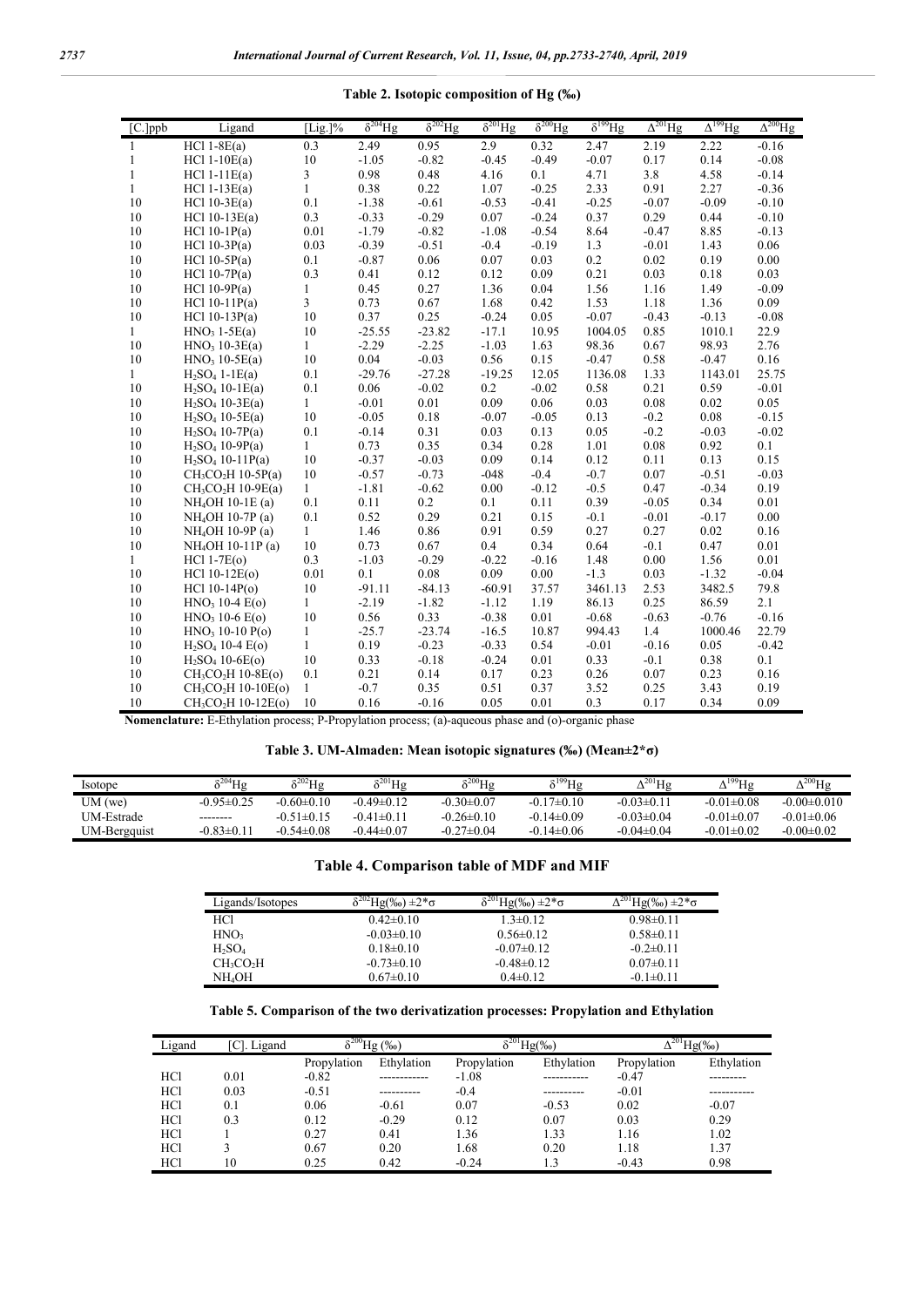### **DISCUSSIONS**

**The average isotopic signatures:** The reference material we used was synthesized from liquid  $Hg(0)$  from the Almadén mines (Spain), UM-Almadén. This work should allow us to validate our analyses. Table 3 shows our measurements of average isotopic signatures (‰) on all reference materials. We can see that our values compare very favourably with those obtained by (Bergquist and Blum, 2007)and (Estrade and al., 2009). The differences between works are small. Isotope compositions were referenced to the bracketing Hg standard (NIST 3133 solution). Compositions were reported in per mil (‰) as either mass-dependent fractionation (denoted as "del" or δxxxHg) or mass-independent fractionation (denoted as "delta" or  $\Delta$ <sup>xxx</sup>Hg).

**Comparison of the ligands used:** As shown in Table 1, the concentration of the ligands studied is between 0.01% and 10%. The results in Table 4, taken from about 10% concentration measurements for 10ppb Hg ligands in the aqueous phase. Nearly all observed isotopic fractionation in mass dependent and independent fractionation. The two splits, dependent and independent of mass, are observed for all ligands with isotopic signatures that vary greatly depending on the ligand. As can be seen in the table below, these ligands have MDF with slight isotopic variations. There are, however, some exceptions where the value of fractionation (MDF) of HCl sample is superior of +1‰ (exactly +1.3‰ for  $\delta^{201}$ Hg). So we also notethat acetic acid has the lowest MDF, equal to - 0.73‰ for  $\delta^{202}$ Hg and -0.48‰ for  $\delta^{201}$ Hg.Similarly, massindependent fractionation (MIF) is only the majority in the case of HCl and  $HNO<sub>3</sub>$  for the <sup>201</sup>Hg isotope. Hydrochloric acid and nitric acid induce positive anomalies in the aqueous phase of  $+0.98$  (‰) and  $+0.58$  (‰) respectively, while negative anomalies are observed for sulphuric acid and ammonium mixtures of -0.2‰ and -0.1‰ respectively for the same isotope. The anomalies observed for the last three samples (i.e.  $H_2SO_4$ , CH<sub>3</sub>CO<sub>2</sub>H, NH<sub>4</sub>OH) can be considered negligible.

**Comparison of the two derivatization processes: Ethylation and Propylation:** Table 5 allows us to compare the results obtained for the two derivatization processes performed, for the HCl ligand at 10ppb in the aqueous phase. For comparison, the results reported in Table 5 confirm the hypothesis that derivatization with  $NABPr_4$  (Propylation) would be more effective than with  $NABEt_4$  (Ethylation) (Sonke, 2011). We noted above that the MDF values ( $\delta^{202}$ Hg and  $\delta^{201}$ Hg) for Propylation are higher than those obtained by the Ethylation process, with the exception of HCl at 10% concentration. In addition to the fact that the propylation protocol is more effective for derivatization, it is worth noting a significant difference in efficiency between these processes on the MIF values for the isotope  $^{201}$ Hg i.e.  $+1.37\%$  at 3%. Slight anomalies noted for HCl concentrations below 1%.In propylation we note values between -0.47‰ and 0.03‰ and in ethylation it varies from -0.07‰ to 0.29‰ for  $\Delta^{201}$ Hg. This table also shows that between 1% and 3% in HCl concentration, the MDF and MIF values are all positive. It is also noted that between 0.01% and 3% HCl concentration, all isotopic signatures obtained in propylation increase with HCl concentration, which is not observed in the ethylation process.

**Influence of HCl concentration on MDF:** Figure 2 shows we have plotted the spectra of MFD measured for propylation process. In this study, we show that HCl samples exhibit a

similar behaviour towards the isotopic variations observed in Figure 2.a and 2.b. However, three main trends appear to be emerging for compounds with concentrations in the:

- -[0.01-0.1]: the isotopic signatures of mercury Hg are almost zero;
- [0.1-3]: the evolution of the isotopic signature observed is increasing;
- [3-10]: a progressive decrease in the isotopic signature for  $\delta^{202}$ Hg (‰) and a sudden decrease in the variation of  $\delta^{201}$ Hg (‰), up to a negative value at 10% in HCl concentration, are observed.



**Figure 2. Evolution of MDF as a function of HCl concentration: (a)**  $\delta^{202}$ Hg (‰) vs[HCl]% and (b)  $\delta^{201}$ Hg (‰) vs [HCl]%

These results show that the variations of  $\delta^{202}Hg(\%)$  are not significantly different from those observed for  $\delta^{201}Hg(\%_0)$ depending on the HCl concentration. Indeed, the isotopic signature  $\delta^{202}$ Hg (‰) has an important MDF, from +1.8‰ to 3%[HCl]. In comparison to these two figures, it is important to note that the values of  $\delta^{202}$ Hg(‰) are much lower than those of  $\delta^{201}$ Hg(‰). We can therefore conclude with certainty that the different MDF,  $\delta^{202}Hg(\%)$  and  $\delta^{201}Hg(\%)$ , observed are practically identical and that the variation in isotopic signatures does indeed depend on the species concentration.

**Influence of HCl concentration on MIF:** From the results found and illustrated in the figure below, we notice a low MIF, observed for  $0.01\%$ <[HCl]<0.3% and ranging from[-0.4‰<  $\Delta^{201}$ Hg(‰)<+0.03‰] to a high MIF between 1% <[HCl]<3% corresponding to fractionation values equal to +1.15‰ for the 1%[HCl] and +1.2‰ for the 3%[HCl] solution. Above 3% in HCl concentration, there is a gradual decrease in the value from  $\Delta^{201}$ Hg (‰) to a negative MIF, equal to -0.43‰ to 10%[HCl].



**Figure 3. Evolution of the MIF as a function of the concentration of [HCl]**

According to the literature, two main mechanisms have been advanced to explain the effect of Hg's MIF, i.e. the nuclear volume effect [mechanism established by Bigeliesen (1996) and Schauble (2007) and the magnetic isotopic effect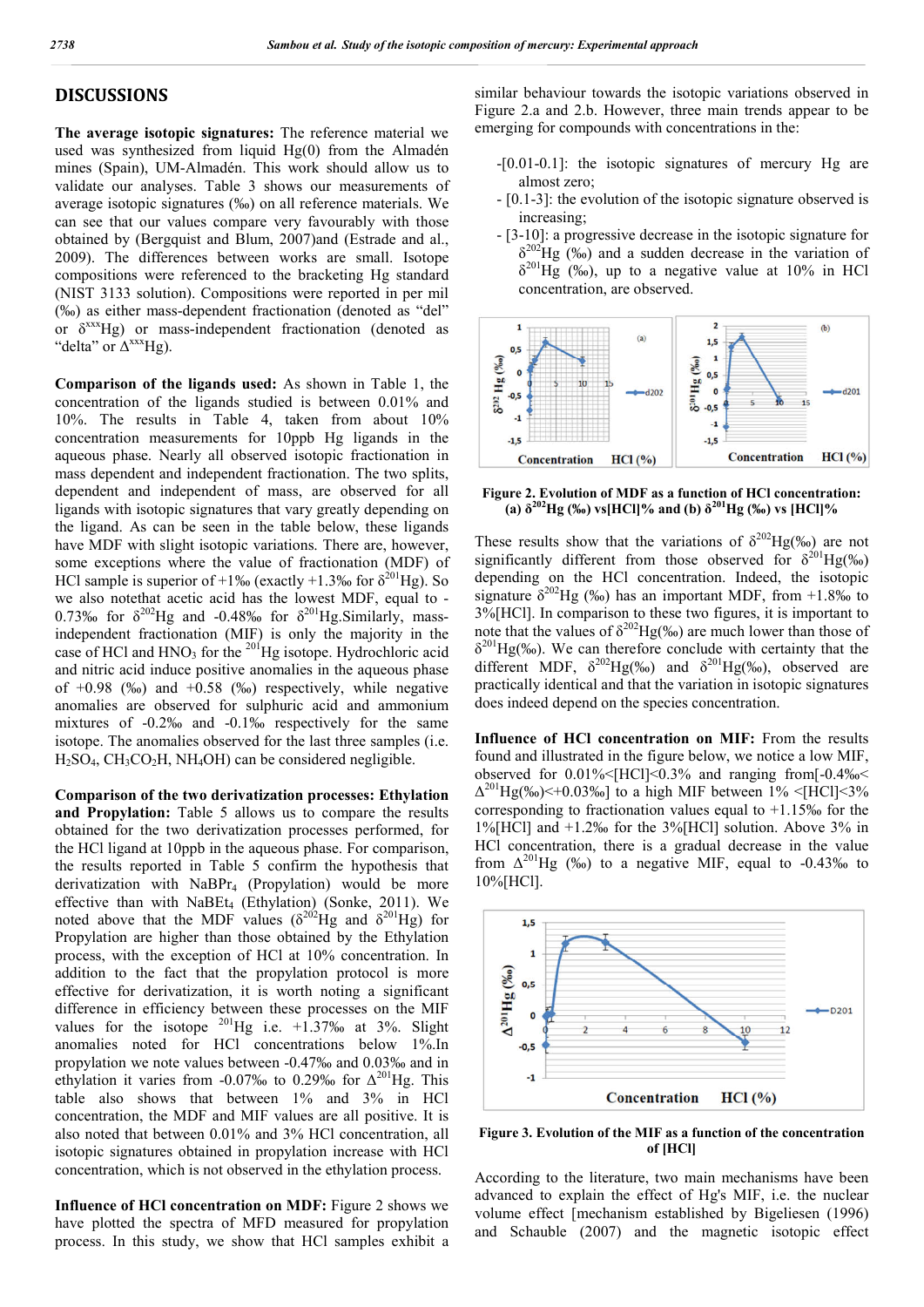highlighted by Buchachenko et al (1976), Turro and Kraeutler (1978), Turro (1993), Buchachenko (1995), Buchachenko (2001)] (Yin and al., 2010). It now seems certain that the magnetic isotopic effect is the main cause of MIF observed in photochemical reactions involving mercury.

**MIF and MDF as a function of MDF-line:**In this part of the interpretation, both Figure 4-a and 4-b present similar scenarios, supported by the presence of a relationship between MDF.



**Figure 4. Relation between:** (a)  $\delta^{200}Hg(\%)$  vs  $\delta^{202}Hg(\%)$  (b)  $\delta^{201}$ Hg(‰) vs  $\delta^{202}$ Hg(‰)

Indeed, in the representations showing the evolution of  $\delta^{201}$ Hg as a function of  $\delta^{202}$ Hg, and the evolution of  $\delta^{200}$ Hg as a function of  $\delta^{202}$ Hg, a linear function called MDF-line (red line) allows to clearly observe the behaviour of  $\Delta^{201}$ Hg as compared to  $\delta^{200}$ Hg. Values above the MDF-line function will be considered negative. From Figure 4, it can be seen that the anomaly  $\Delta^{201}$ Hg increases with  $\delta^{202}$ Hg. An identical scenario is observed for the evolution of  $\delta^{200}$ Hg according to  $\delta^{202}$ Hg. A mass dependent fractionation (MDF) is observed with very low isotopic signatures, which vary between -0.58‰ and +0.43‰ for  $\delta^{200}$ Hg; similarly, mass independent fractionations (MIF), between -1.2‰ and +1.7‰ are observed for  $\Delta^{201}$ Hg. Equally important positive anomalies are observed i.e. +1.7‰ and +1.35‰ for  $\Delta^{201}$ Hg, while an MDF equal to +0.45‰ is observed for  $\delta^{200}$ Hg. Similarly, low isotopic variations are observed i.e. -1.2‰ and -0.25‰ for  $\Delta^{201}$ Hg as well as an MDF equal to -0.58‰ for  $\delta^{200}$ Hg. These negative anomalies are significant for samples of the HCl ligand, compared to the uncertainties calculated  $(2\sigma)$  and reported in Table 3. The results of the analyses of the HCl samples show that there is a significant difference in the evolution of isotopic variations for  $\delta^{200}$ Hg and  $\Delta^{201}$ Hg, these variations being much smaller for  $δ^{200}$ Hg than for  $Δ^{201}$ Hg.

#### **Conclusion**

In this work, we test two techniques (propylation and ethylation) to determine mercury isotopic. We have studied in detail the two types of isotopic fractionation, dependent (MDF) and mass independent (MIF). The technique used was chosen with the aim of achieving the maximum possible experimental precision, estimated at 0.1-0.3% (Klaue and Blum, 2000). Compared to the literature, our study showed that the statement by several authors that the propylation process was much more effective than ethylation was not always verified for some samples, such as HCl type samples with a concentration of 10%. This therefore requires a thorough study on the influence of these two processes. The study revealed that no isotopic signature was observed in the majority of samples of the organic phase, this could be explained by the evaporation time.

#### **REFERENCES**

- Albaréde, F., Telouk, P., Blichert-Toft, J., Boyet, M.,Agranier, A., Nelson, B. 2004. Precise and accurate isotopic measurements using multiple-collector ICPMS. *Geochimicaet Cosmochimica Acta*, 68:2725-2744.
- Bergquist, A. B. 2007. Mass Dependent and Independent Fractionation of Hg Isotopes by Photoreduction in Aquatic Systems.*Science, 318: 417*.
- Biswas J. C, Dazzo, F. B.,Ladha, J. K.,Yanni, Y. G. 2000.Rhizobial Inoculation Influences Seedling Vigor and Yield of Rice. *Agronomy journal, 92:*880-886.
- Blum, J. D., Bergquist, B. A. 2007. Reporting of variations in the natural isotopic composition of mercury. *Anal Bioanal Chem*., 388:353-359.
- Bravo-Sanchez, R. L., Encinar, J. R, Martinez,I.J. F. 2004. Mercury speciation analysis in sea water by solide phase microextraction-gas chromatography-inductively coupled plasma mass spectrometry using ethyl and propyl derivatisation. Matri effects evaluation.*SpectrochimicaActa Part B,* 59:59-66.
- Bridget, A., Bergquist, J., Blum, D. 2009. The Odds and Evens of Mercury Isotopes: Applications of Mass-Dependent and Mass-Independent Isotope Fractionation. *Elements*, 5:353- 357.
- Buchachenko, L. A., Kouznetsov, A. D., Shishkov, V. A. 2004.Spin Biochemistry: Magnetic Isotope Effect in the Reaction of Creatine Kinase with CH3HgCl.*The Journal of Physical Chemistry*, 5: 108.
- Carlier-Pinasseau, C., Lespes, G., Astruc, M.1997. Determination of butyl-and phenyl in compounds in sediments by GC-FPD after NaBEt<sub>4</sub> ethylation. *Talanta*, 44:1167-1171.
- Carmouze, J. P., Roulet, M. et Grimaldi, C. 2000. Le mercure en Amazonie. Rôle de l'homme et de l'environnement. *Expertise collégiale IRD*, 502.
- Estrade, N., Carignan, J., Sonke, J. E and Donard, O. F. X. 2009. Measuring Hg Isotopes in Bio-Geo-Environmental Reference Materials. *Geostandards and Geoanalytical*.
- Fain, X., Ferrari, C. 2003.Etude de faisabilité de la mise au point d'analyseur en continu du méthylmercure dans l'atmosphére, *Programme Primequal 2-PREDIT*, convention de recherche 16-G.
- Foucher, D., Hintelmann, H. 2006. High precision mercury isotope ratios in sediments using cold-vapor generation multi-collector inductively coupled plasma mass spectrometry. *Anal BioanalChem*, 384:1470-1478.
- Halliday, A. N., Lee, D. C. 1995. Recent developments in inductively coupled plasma magnetic sector multiple collector mass spectrometry. *International journal of Mass spectrometry and Ion Processes,* 146:21-33.
- Klaue, B., Blum, J. D. 2000. Mercury Isotopic Analyses by Single and Multi-collector Magnetic Sector Inductively Coupled Plasma Mass Spectrometry. *Journal of conference Abstracts,* 5:591.
- Run-Sheng, Y., Xin-Bin, F., Foucher, D., Wen-Fang, S., Zhi-Qi, Z., Jing, W. 2010. High Precision Determination of Mercury Isotope Ratios Using online Mercury vapor Generation System Coupled with, Multicollector Inductively Coupled Plasma-Mass Spectrometer. *CHINESE JOURNAL OF ANALYTICAL CHEMISTRY*, 38:929-934.
- Sabine, J., Becker, H. J., Dietze, H. J. 2000. Precise and accurate isotope ratio measurements by ICP-MS. *Journal Anal Chem*, 368:23-30.